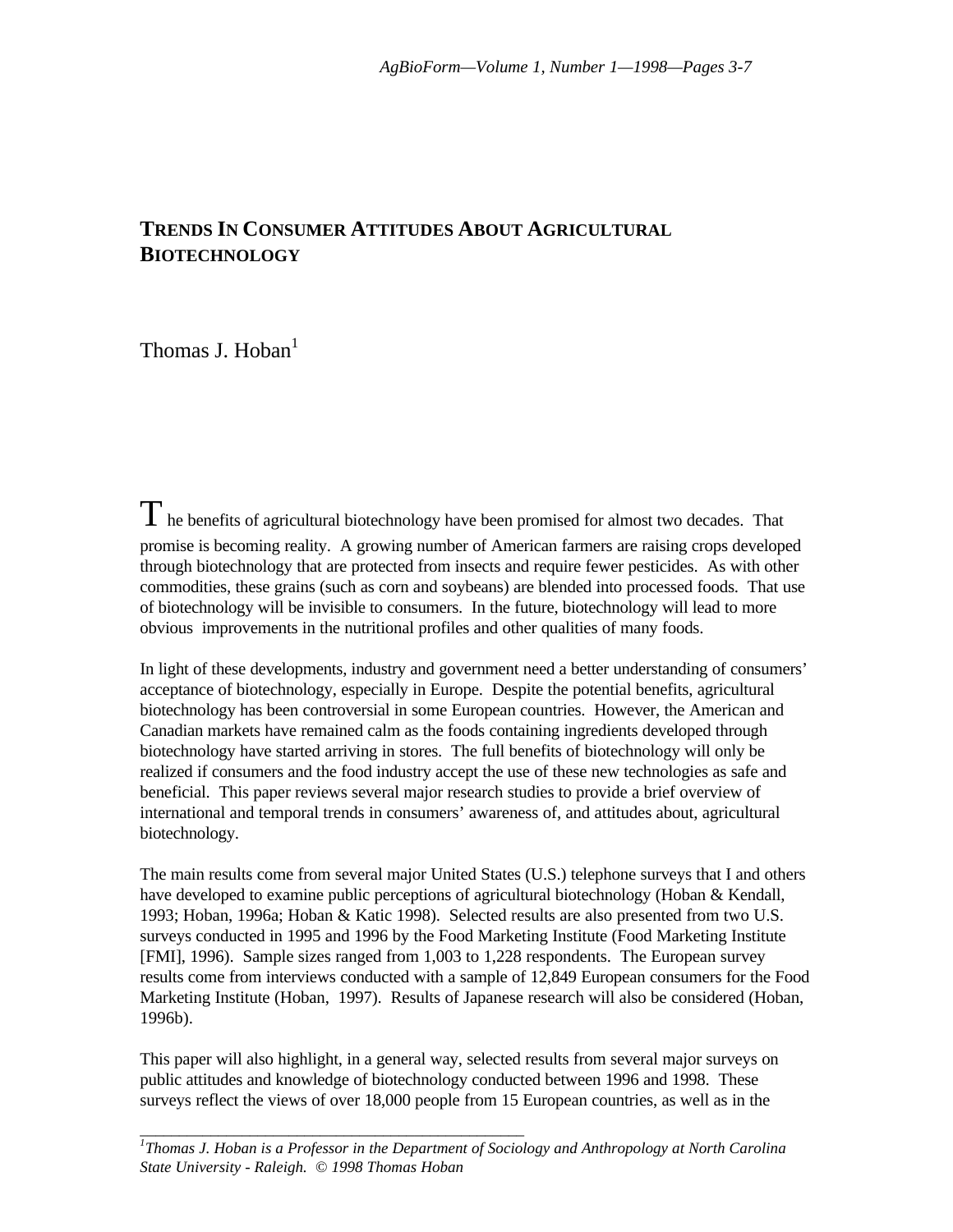United States (Wagner *et al*., 1997; Hoban & Miller, 1998). Collectively these represent the largest such effort ever undertaken. More information on those surveys will be available soon. The random samples for these studies are representative of the countries.

### **Consumer Acceptance Of Biotechnology**

Regardless of how we measure consumer perceptions, the surveys described above document that between two-thirds and three-quarters of American respondents are positive about plant biotechnology. Most people feel they either have benefited, or will benefit, from biotechnology. Consumers will accept foods when they recognize a benefit. For three years (1992, 1994, and 1998), we have asked American consumers whether they supported or opposed agricultural biotechnology. The results have been identical — just over 70 percent expressed support. This support is highest among men and people with more formal education.

Most people will buy new varieties of fruits and vegetables that have better flavor or are protected from insect damage with reduced use of pesticides. American surveys between 1995 and 1997 have shown that most consumers recognize the benefits of biotechnology and are willing to buy food developed through biotechnology. Results of surveys conducted in 1995 show clear differences among countries in consumers' willingness to buy produce developed through biotechnology. Over half of the consumers in all but three countries reported a willingness to buy a new variety of produce (such as a potato or tomato) that had been modified by biotechnology to be protected from insect damage. Only German and Austrian consumers were clearly opposed to plant biotechnology. Results for a similar question about "better tasting or fresher" produce show a similar pattern, but acceptance is somewhat lower.

It is important to put perceived risks of biotechnology into an appropriate context (compared to other potential food safety concerns). The FMI surveys in the U.S. and Europe asked consumers to rate the relative severity of a range of potential food safety risks. American consumers expressed the most concern about microbial contamination and pesticides and moderate concern over several other risks. Fewer than one-in-five saw biotechnology as a serious food safety risk (the lowest of any issue discussed). The pattern is similar in Europe, where genetic engineering was perceived to be the eighth in the list (perceived as just slightly more risky than artificial colors).

Different applications of biotechnology vary considerably in terms of their acceptance. Consumers see considerable value in human genetic testing and the development of new medicines to combat disease. They are also quite supportive of the use of biotechnology to develop new types of insect-resistant crop plants. However, consumers are less likely to accept the use of biotechnology with animals (even to enhance human health). This presents challenges to use of biotechnology for the development and commercialization of new livestock applications.

## **Educational Needs And Opportunities**

The extent to which people are aware of an issue reflects the general level of importance or relevance. Respondents have been asked to rate their own understanding and awareness of biotechnology in the various surveys. The results from the U.S. show virtually no change in consumer awareness of biotechnology between 1992 and 1996. Only about one-third of U.S. consumers had heard or read a lot or something about biotechnology. Awareness in the U.S. rose significantly in 1997 with the media attention to the cloning of a sheep.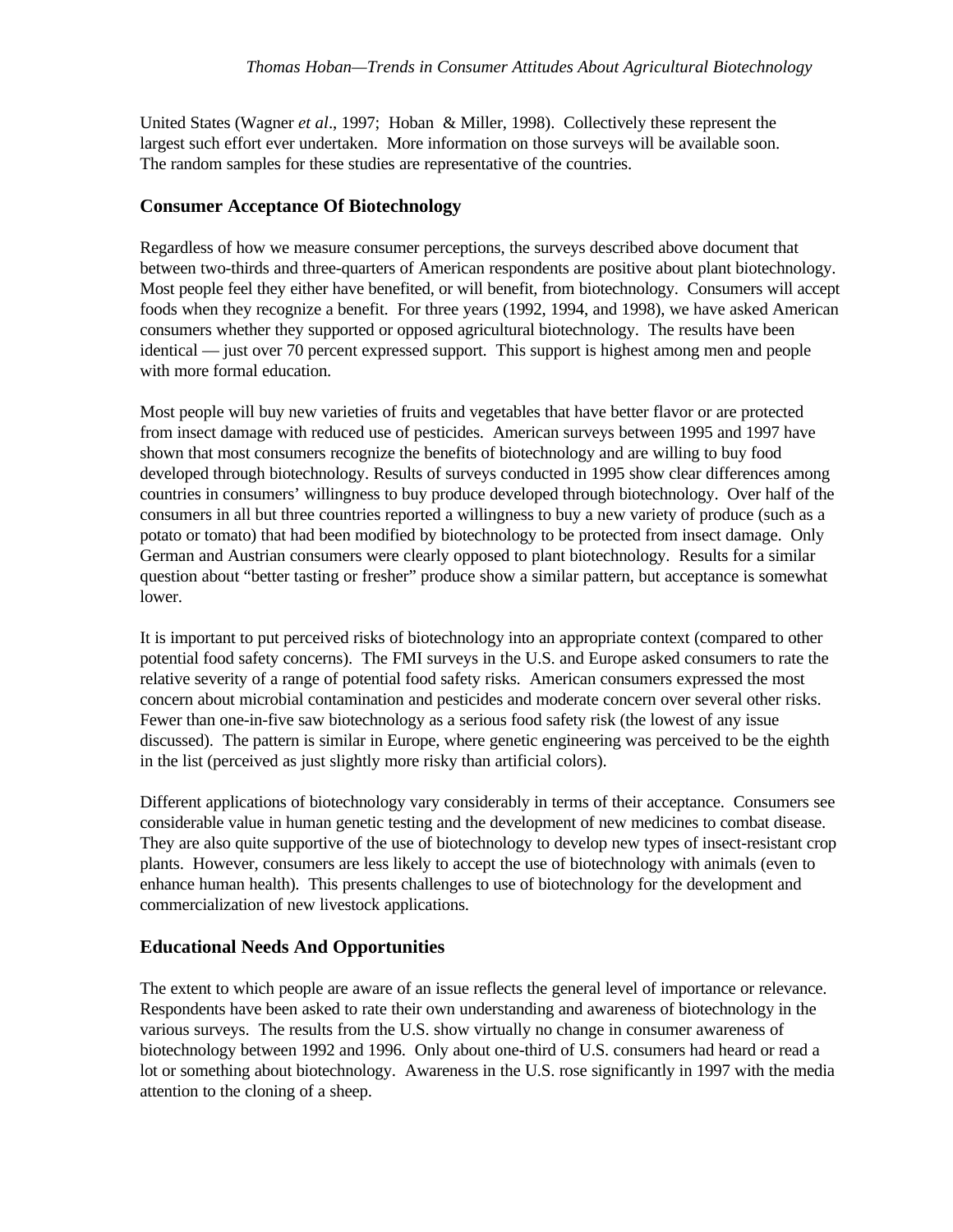Awareness in other countries varies considerably. In 1995, awareness was very high in Germany, Austria, Denmark, and Japan. It was also quite high in Canada, the Netherlands, and three other Scandinavian countries. The other nine European countries reported relatively lower levels of awareness, with the lowest levels coming from the southern European countries. During the last few years, awareness appears to have risen in Europe. This has been fueled by increased media coverage. There is evidence that increased levels of awareness are not direct reflections of increased levels of knowledge about biotechnology from a scientific perspective.

Survey results show that providing factual information increases consumer acceptance (at least in the U.S. and Japan). Sources of information vary in terms of their credibility. People in these countries have the most trust in independent health and scientific experts. In particular, we find that acceptance increases significantly when American consumers learn that groups such as the American Medical Association, the Food and Drug Administration (FDA), and other independent scientific experts have determined that the foods from biotechnology are safe. However, Europe is a different story. The European public expresses the most trust in consumer and environmental groups. Trust in government and industry is much lower than in the U.S.

People do tend to express interest in learning more about biotechnology. They want to know why it is used, as well as its safety, benefits, and other issues. People will ask the same basic questions about biotech-produced food as they ask about foods available now. At the top of the list will be "How does it taste and how much does it cost?" Then people will want to know about nutrition, safety, and cooking techniques. How the products (or its ingredients) were developed will be irrelevant for the vast majority of American consumers. The European consumer reaction appears to be somewhat different, with more concern over the environmental, political, and social impacts of agricultural biotechnology.

#### **Labeling Issues**

The most challenging issue facing the food industry involves labeling. To avoid confusion, the FDA has determined that a food product should be labeled as a product of biotechnology *only* if it has been changed in some significant way. This policy ensures product availability, while providing consumers with relevant information about food safety or compositional changes. A national survey of American consumers conducted in 1997 found that over three-quarters of consumers supported the FDA labeling policy (Hoban & Katic, 1998).

People claim to pay a lot of attention to food labels, especially for nutrition information. In the case of biotechnology, it might make sense to label fresh produce developed through biotechnology if there is a clear difference (such as longer shelf life or reduced pesticides.) However, the labeling of processed foods presents a number of logistical challenges and costs for everyone involved. For example, American consumers report little need to label a bottle of ketchup that includes biotech-tomatoes in addition to traditionally bred varieties. In fact, most people don't even understand that different varieties of vegetables or fruits are currently blended during processing. In addition, consumers are not willing to pay extra to have foods labeled as a product of biotechnology (especially when this information has no meaning).

It is important to realize that labeling is not education. In the U.S., the FDA has determined that information on food labels should be simple, meaningful, and consistent. Labels on foods that have not been changed in any way through the use of biotechnology would likely be perceived as alarming and irrelevant. Consumers want and deserve meaningful choice (that is, among products that are truly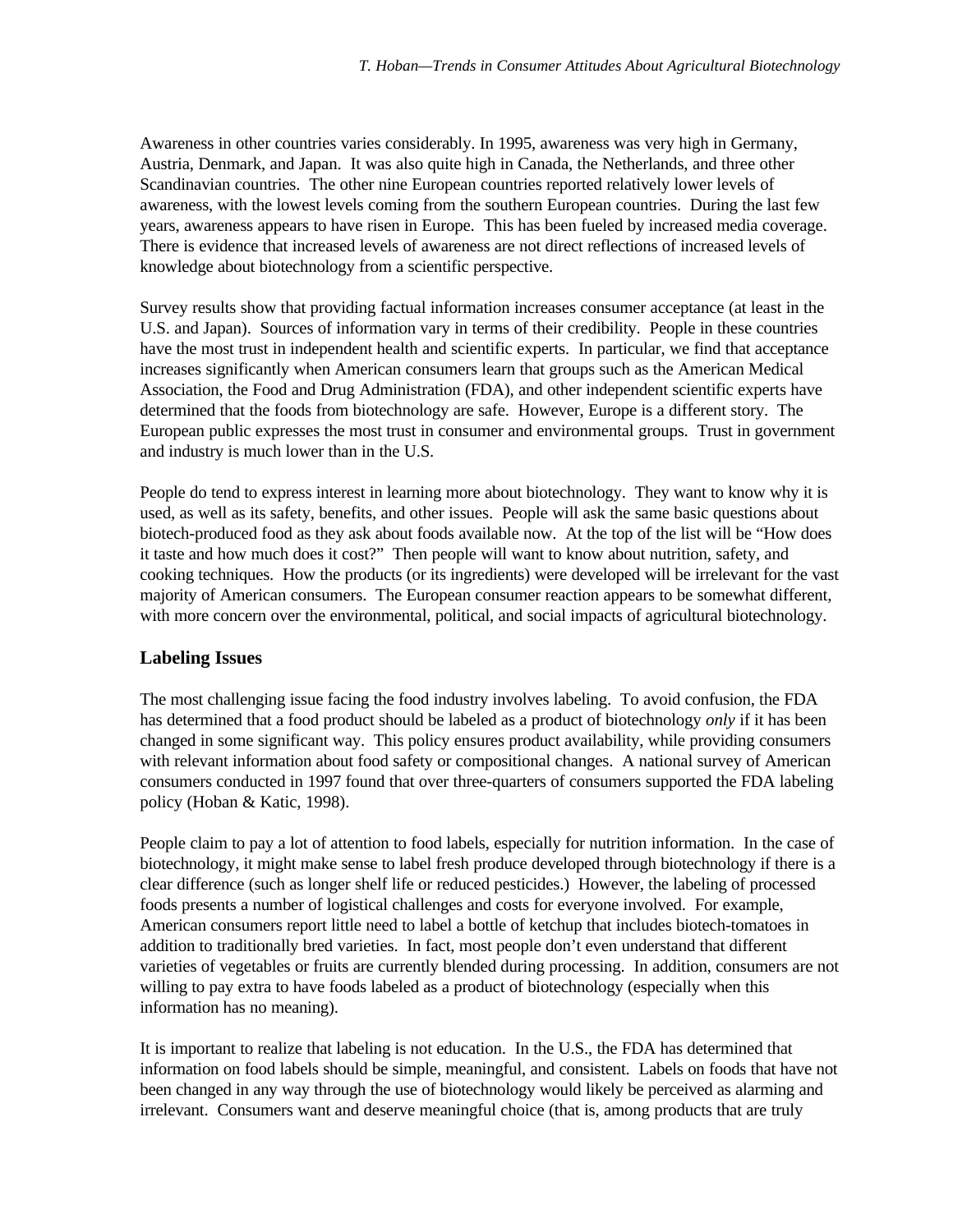different). Most do not want to be confronted by unnecessary duplication of product offerings.

#### **Conclusions And Implications**

Results of this and other research indicates that biotechnology will not become an issue for most American, Canadian, or Japanese consumers. American consumers (as well as many others around the world) are optimistic about biotechnology. They will accept the products if they see a benefit to themselves or society; and if the price is right! Their response to foods developed with biotechnology is the same as for other foods. Taste, nutrition, price, safety, and convenience are the major issues. Biotechnology will remain an issue in some parts of Europe, at least over the short-term. However, the opposition there should fade with time, as more products arrive on the market that are clearly beneficial to consumers.

Further analysis of the survey results shows that consumer acceptance of biotechnology is driven by a number of inter-related factors. First, there needs to be a demonstrable benefit from the application, as well as an acceptable (that is, low) level of risk. It is also very important that the applications are viewed as morally acceptable to society. People need confidence in third party experts.

Given the low levels of public understanding, more education will be important as more new products become available. The public needs to recognize that the products of biotechnology have benefits. They should come to believe that the applications of biotechnology are morally acceptable and safe. The ethics of feeding the world, while protecting the environment could also influence some consumers' attitudes. It will also be important to ensure that government regulations are in place to minimize any risks.

Additional analysis of the latest international surveys will be helpful. This would help to systematically evaluate the factors that influence public attitudes, as well as the causes and nature of differences among the countries. Additional research on this topic will also be important. In particular it would be very helpful to have a systematic comparison between public attitudes and those of key leaders from government, industry, and other areas.

Several reasons can be suggested for the differences observed between various countries. Media coverage and activist opposition has been most pronounced in those countries where survey respondents were more negative. In general, controversies have been more visible in Germany, Austria, Sweden, and Denmark than in other countries. The benefits of biotechnology have not generally been recognized, while the potential risks have been emphasized. There also are a number of fundamental cultural differences (especially between some of the European countries and North America). These and other issues need more careful attention.